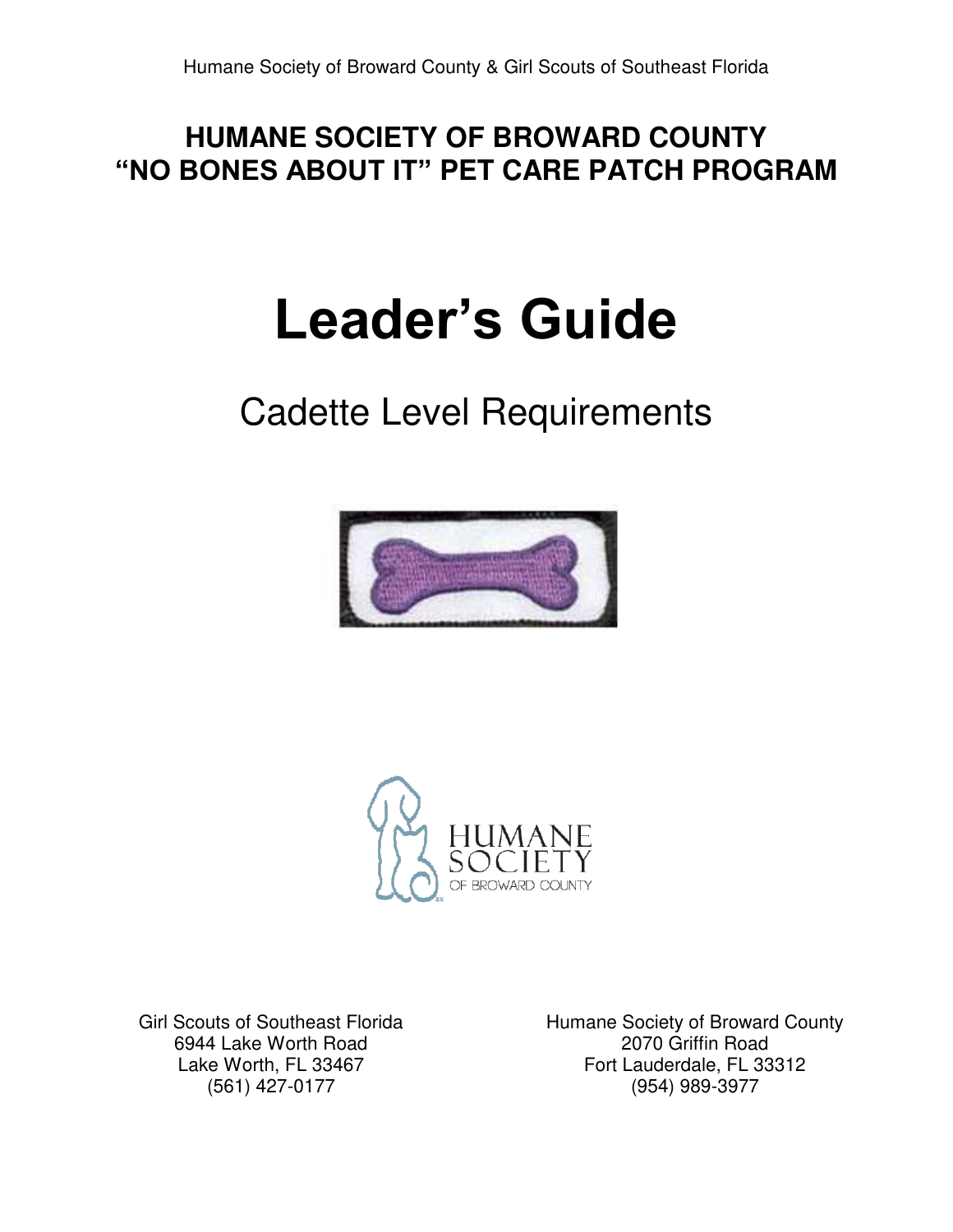

**HUMANE SOCIETY OF BROWARD COUNTY** 

## *'No Bones About It'* **Pet Care Patch Program Description**

The 'No Bones About It' Pet Care Patch Program consists of four levels: Daisy, Brownie, Junior, and Cadette/Senior. At each level, the girls do a variety of age-appropriate activities to teach them about being responsible pet people. All activities are done during troop meetings or at home. The last activity the troop will do is visit the Humane Society for a tour. To schedule a tour, the troop leader should call 954-266-6848. Tours are offered Monday through Friday. Please call at least one month in advance. Patches will be issued only after all activities and the tour are completed. The cost of the patches per girl is \$4. Cash or checks (made payable to the Humane Society of Broward County) are accepted.



In order for the girls to earn the No Bones About It Patch, the following must occur:

- The girls must complete all required activities before coming for the tour.
- The girls must come to the tour prepared to talk and answer questions about the activities they did.
- The troop leader should completely fill out the Patch Program Evaluation Form (the second to the last page of this guide) and turn it in at the beginning of the tour.

LEADERS: Please review the following with your troop before introducing the activities:

What is the Humane Society of Broward County?

The Humane Society is an animal shelter that cares for dogs, cats and rabbits that don't have homes. Most of the animals are brought to the Humane Society by their owners. Who can think of a reason why someone might have to give up their pet? Sadly, hundreds of pets are left at the Humane Society of Broward County by their owners each week. The Humane Society takes good care of all the dogs, cats and rabbits in their care and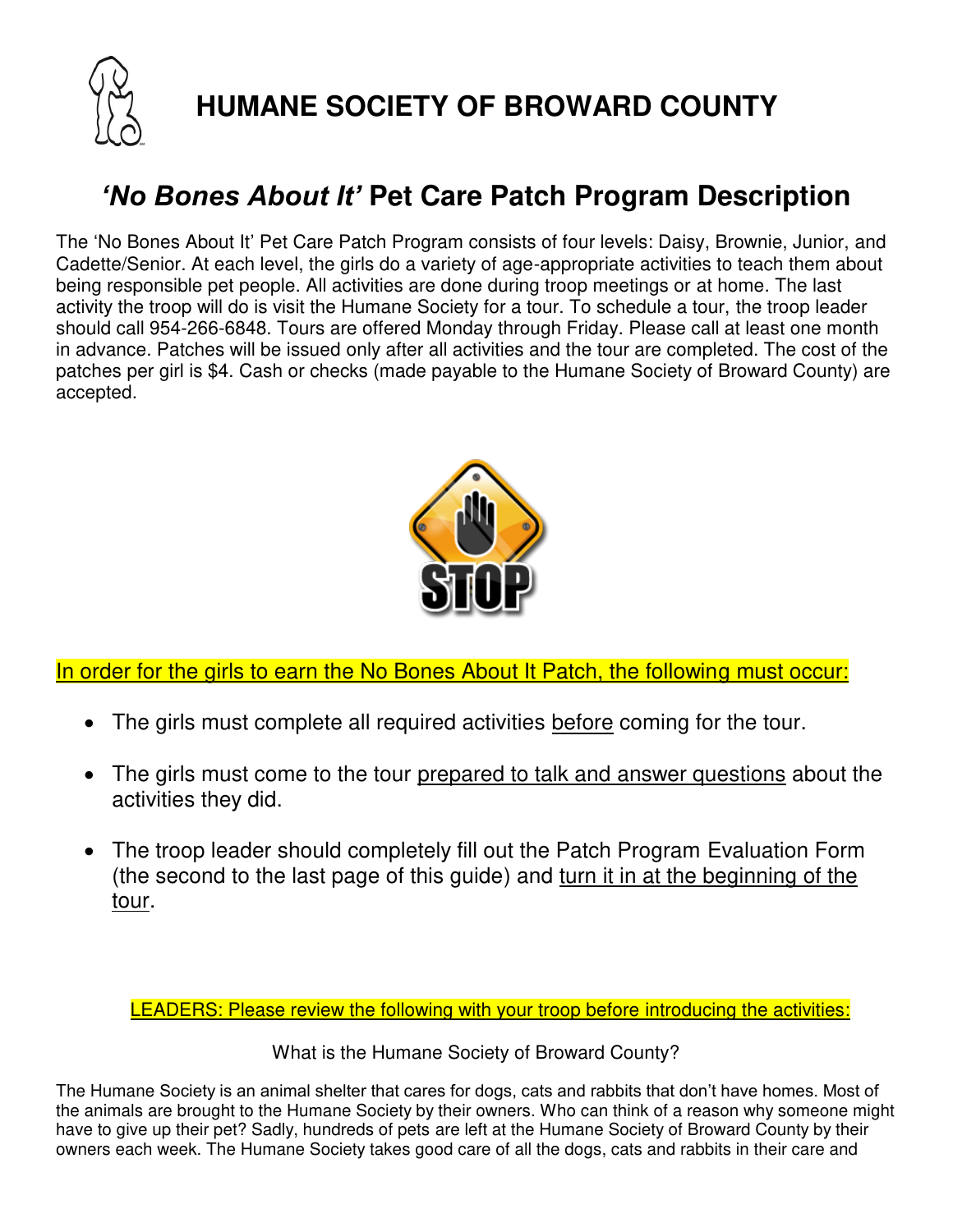works very hard to find them new families to adopt them and give them a loving, life-long home.



#### **HUMANE SOCIETY OF BROWARD COUNTY**

# **'No Bones About It' Pet Care Patch Cadette/Senior Girl Scout Levels**

Cadette/Senior Girl Scouts must complete six out of the eight activities listed below, as well as visit the Humane Society for a tour. Tours are offered Monday through Friday. Please call 954-266-6848 to schedule a tour (please call at least one month in advance).

- 1. Help a homeless pet find a home! As a troop, go on our website [\(www.humanebroward.com\)](http://www.humanebroward.com/) and choose a dog, cat, or rabbit that is up for adoption. If possible, choose a pet that may have a harder time finding a home, such as one that is several years old or has all-black fur. Together, design a colorful, eye-catching flyer "advertising" the pet for adoption. Include important information about the pet, including where the people can call for information. The more attractive your flyer is, the more effective it will be! Make lots of copies of your flyer and pass them out in your neighborhood, at the store, at school, at your local pet supply store – get creative! You may help a homeless pet find a home!
- 2. Have a toy drive for the animals at the Humane Society! Why do you think the Humane Society gives toys to the dogs, cats and rabbits in their care? Toys help to keep the animals from getting bored while they wait for a new home. Toys brighten their day! But, the toys at the Humane Society wear out quickly and need to be replaced constantly. Why not encourage your friends and family to donate a new toy or two? The toys that work best are: Large rubber toys for dogs, ping pong balls for cats, and small plastic cat toys with a bell inside for rabbits. You could bring the donations when you come for your tour. Imagine how happy the animals will be!
- 3. There are too many homeless pets! As you read this, tens of thousands of dogs, cats and rabbits sit in shelters across America, hoping for someone to adopt them. There are already so many homeless pets…find out what you can do to stop more from being created. PAGE 4
- 4.. The truth about dogs, cats and bunnies…test your knowledge about our furry friends! PAGE 5
- 5. Learn and talk about why pets lose their homes and what measures can we take to prevent our family from having to give up our pet. PAGE 6
- 6. Compare and contrast the differences between Broward Animal Care and Adoptions and the Humane Society of Broward County. PAGE 7
- 7. Making the pur-r-r-r-r-rfect match...It's not easy to find loving, lifelong homes for animals. Pretend you are a pet adoption counselor and match the right pet up with the right person. PAGE 8
- 8. Learn about the tragedy of puppy mills and what you can do to stop them! PAGES 9 & 10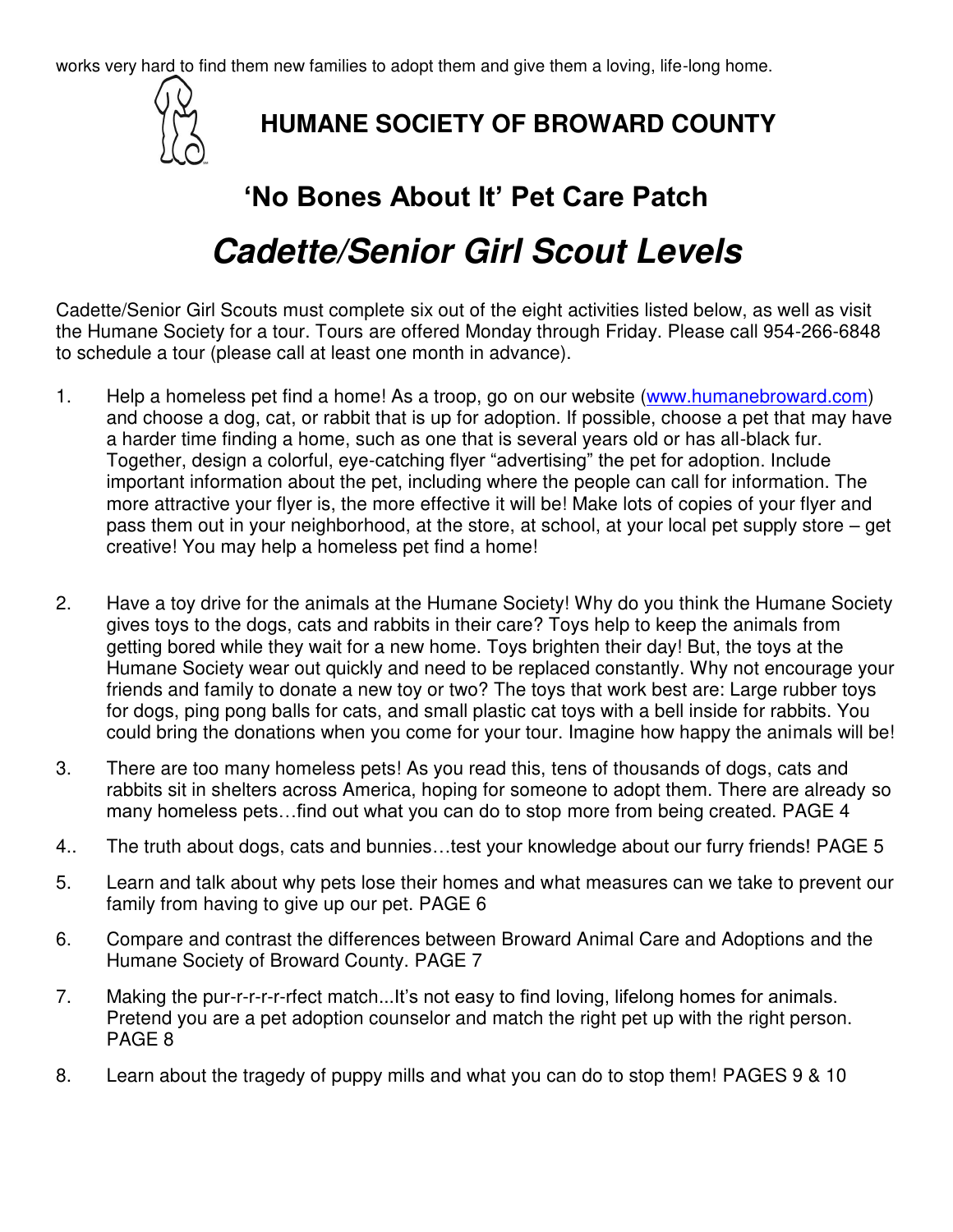# **Too Many Pets!**

America has a serious pet overpopulation problem. That means that there are far more pets than there are people to give them homes. Where did all these "extra" animals come from? They come from people who give up their pets and people who allow their pets to have litters of babies. People abandon SO MANY pets at shelters that sometimes shelters have no choice but to euthanize (painlessly put to death) the pets that nobody wants. To see just how serious the problem is, please complete the exercise below:

Every minute in the United States there are 7.3 humans born and 48.6 puppies and kittens are born!



How many pets would YOUR family have to care for?

Write the number of people that live in your house:

Multiply the number of people in your house by the number of dogs they would have to care for:

 $X \quad 3 =$ 

Now, multiply the number of people in your family by the number of cats they would have to care for:

 $X \quad 7 \quad =$ 

Add the answers from the dog and cat problems:

\_\_\_\_\_\_\_\_\_ + \_\_\_\_\_\_\_\_\_ =

The people in your house would have to care for  $\parallel$  dogs and cats in their lifetimes! You can see that this is not possible.

#### **So, what can you do to reduce the number of homeless animals?**

♥ Spay or neuter your pets! Spaying (for females) and neutering (for males) are operations that a veterinarian can do so that a dog or a cat cannot have unwanted babies.

♥ Don't get a pet unless you are willing to keep and properly care for him for his entire life.

♥ Adopt an animal from a shelter! Save the life of a precious dog or cat by adopting from a shelter. There is no need to spend hundreds of dollars at a pet store or breeder when you can get an amazing, lovable pet at your local shelter. You'll be glad you did!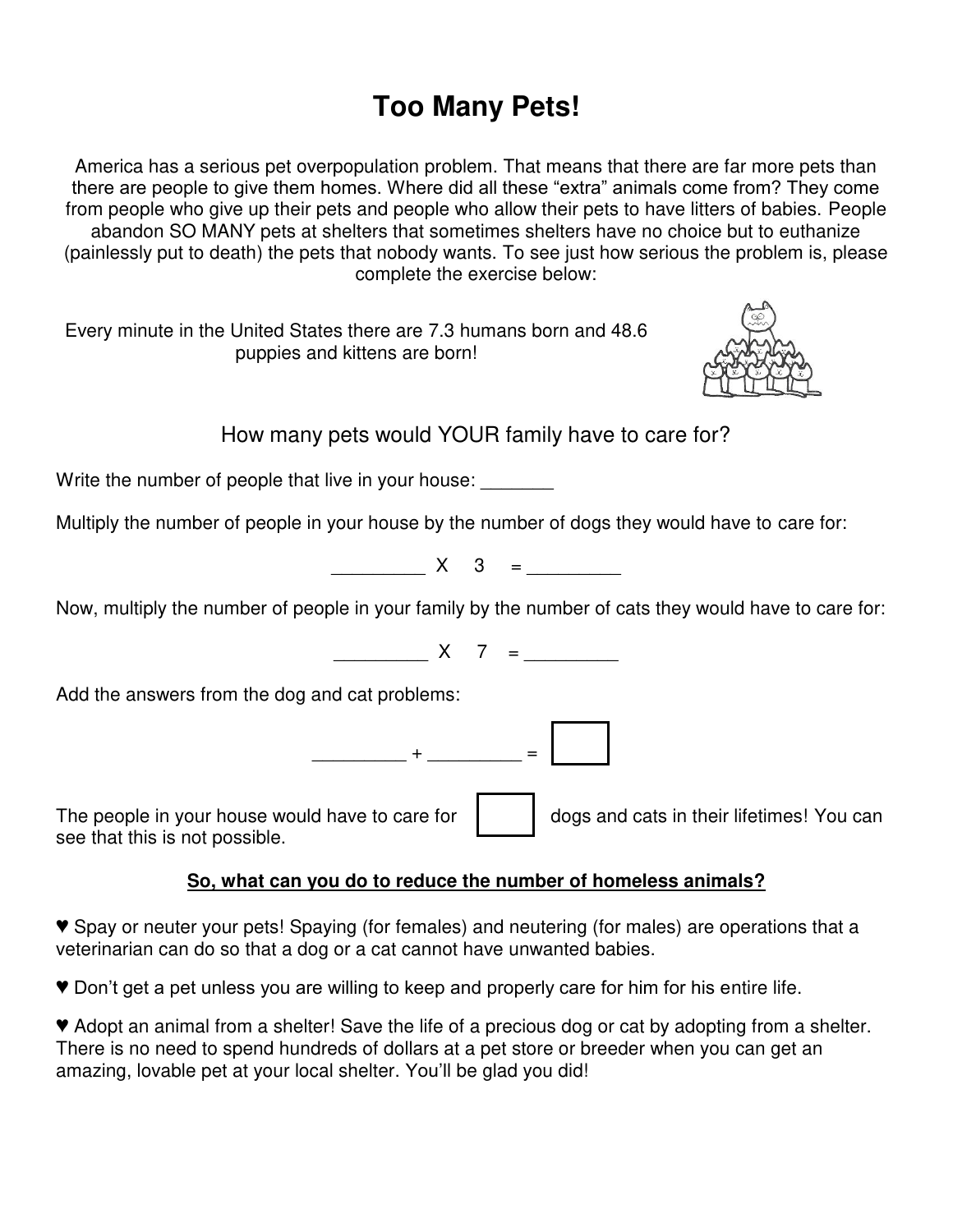

# The Truth About Dogs, Cats and Bunnies

Read each statement below and circle either True or False. Check your answers using the Answer Key on page 11. Good luck!

| 1. When a cat scratches his claws on the furniture, it is because he is trying to<br>be a bad kitty.                                         | True or False |
|----------------------------------------------------------------------------------------------------------------------------------------------|---------------|
| 2. The best thing to do when you meet a dog is to stare him directly in the<br>eyes.                                                         | True or False |
| 3. Cats and dogs can eat people food instead of dog and cat food.                                                                            | True or False |
| 4. Dogs and cats do not need identification tags on their collars. They are<br>smart and can always find their way home, like in the movies. | True or False |
| 5. Dogs prefer to live outdoors.                                                                                                             | True or False |
| 6. Spaying or neutering your dog or cat will make your pet healthier, happier,<br>and might help him live longer.                            | True or False |
| 7. It is okay to leave your dog in the car while you go shopping.                                                                            | True or False |
| 8. When meeting a dog, always ask the owner's permission before you pet the<br>dog.                                                          | True or False |
| 9. The Humane Society of Broward County receives an average of about 300<br>dogs and cats each week.                                         | True or False |
| 10. When your pet is sleeping, eating, chewing on a bone, or in his crate, you<br>should leave him alone.                                    | True or False |
| 11. If you don't want your pet rabbit anymore, just let him go in the woods.                                                                 | True or False |
| 12. Animals don't have feelings so if you give your pet away or abandon him<br>at a shelter, it won't really affect him.                     | True or False |
| 13. Cats that live on the street have a lifespan of about 3-5 years, while cats<br>kept indoors usually live about 11-14 years.              | True or False |
| 14. You can give your pet people medicine like aspirin or Tylenol when they<br>are sick.                                                     | True or False |
| 15. If you see someone mistreating an animal, just look away. The animal<br>belongs to them so it's none of your business.                   | True or False |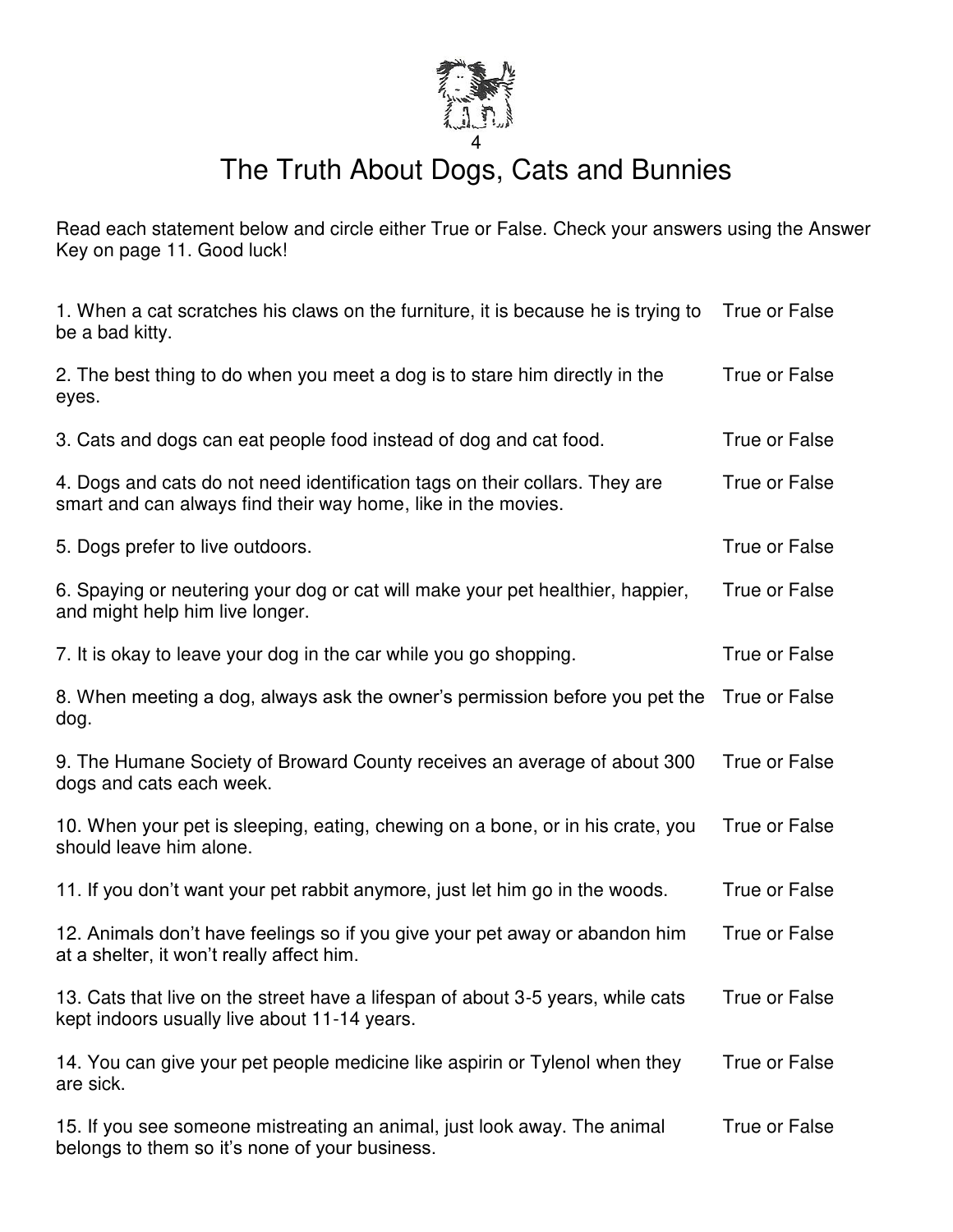

Prevent YOUR Pet From Becoming Homeless!

About 300 dogs, pups, cats, kittens, and rabbits are brought to the Humane Society of Broward County by their owners every week. Sadly, most pets lose their home not because of something they have done wrong, but rather because their family did not act responsibly or didn't try very hard to make the situation work.

Read the reasons people give up their pets and think of what the family could have done to prevent that situation from happening in the first place. Check your answers using the Answer Key on page 12.

| I'm giving up my pet because                              | this problem could have been prevented by |
|-----------------------------------------------------------|-------------------------------------------|
| A. My pet had babies and I can't<br>find homes for them.  |                                           |
| B. I can't afford my pet.                                 |                                           |
| C. He got too big.                                        |                                           |
| D. She jumps up on people and<br>goes potty in the house. |                                           |
| E. My brother is allergic to him.                         |                                           |
| F. We're moving.                                          |                                           |
| G. We don't have time for her.                            |                                           |
| H. We had a new baby.                                     |                                           |
| I. The landlord said we're not<br>allowed to have pets.   |                                           |

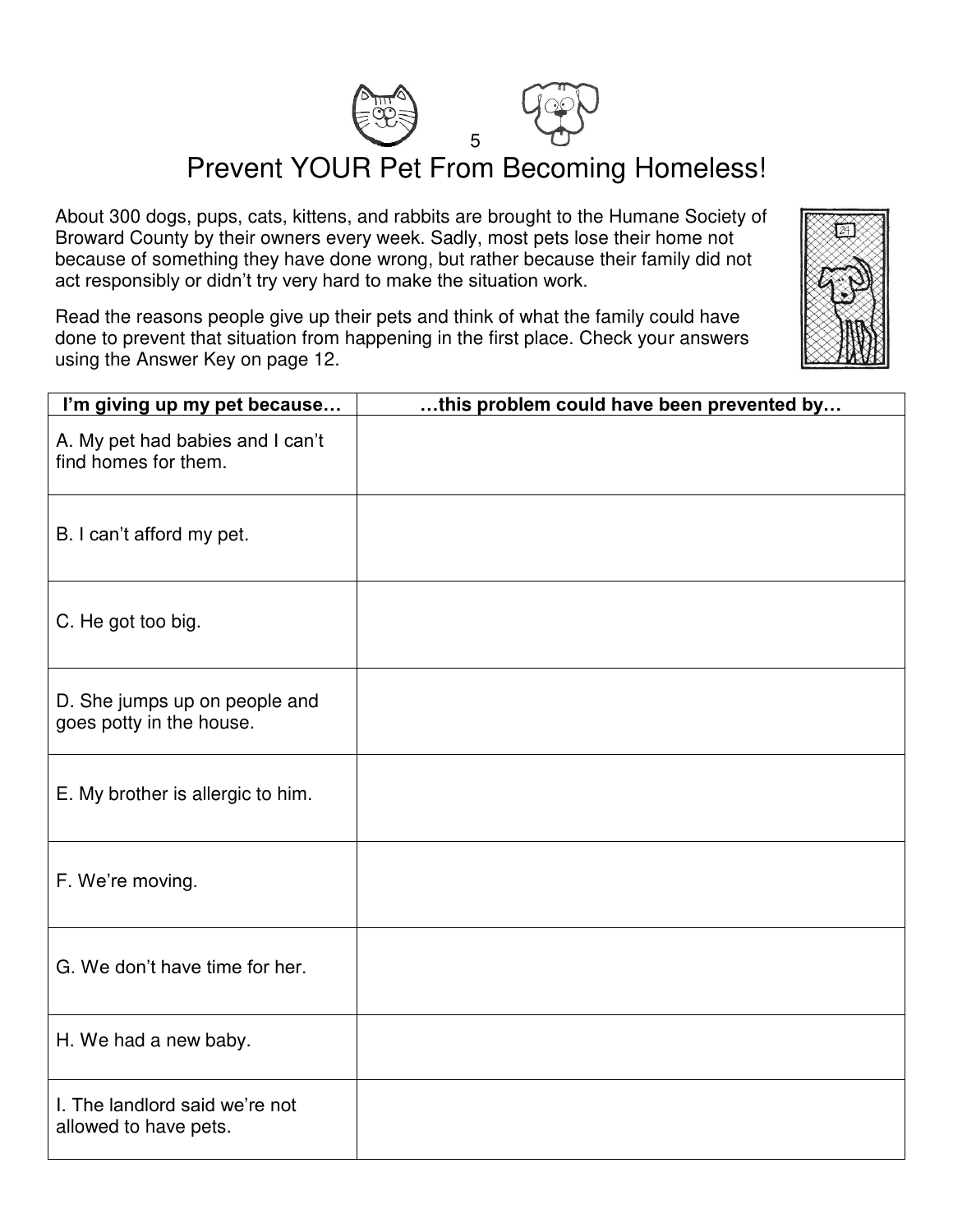#### $\overline{6}$ What's The Difference?!?

There are two large animal shelters that serve the pets and people of Broward County: The Humane Society of Broward County and Broward Animal Care and Adoptions.. People often get the two confused since both offer some similar services. However, they are two completely separate agencies. Fill in the blank spaces below to compare and contrast the differences between the two agencies.

Hint: Contact The Humane Society of Broward County at [www.humanebroward.com](http://www.humanebroward.com/) or 954-989-3977 and Broward County and Broward Animal Care and Regulation at<http://www.broward.org/animal/>or 954-359-1313.

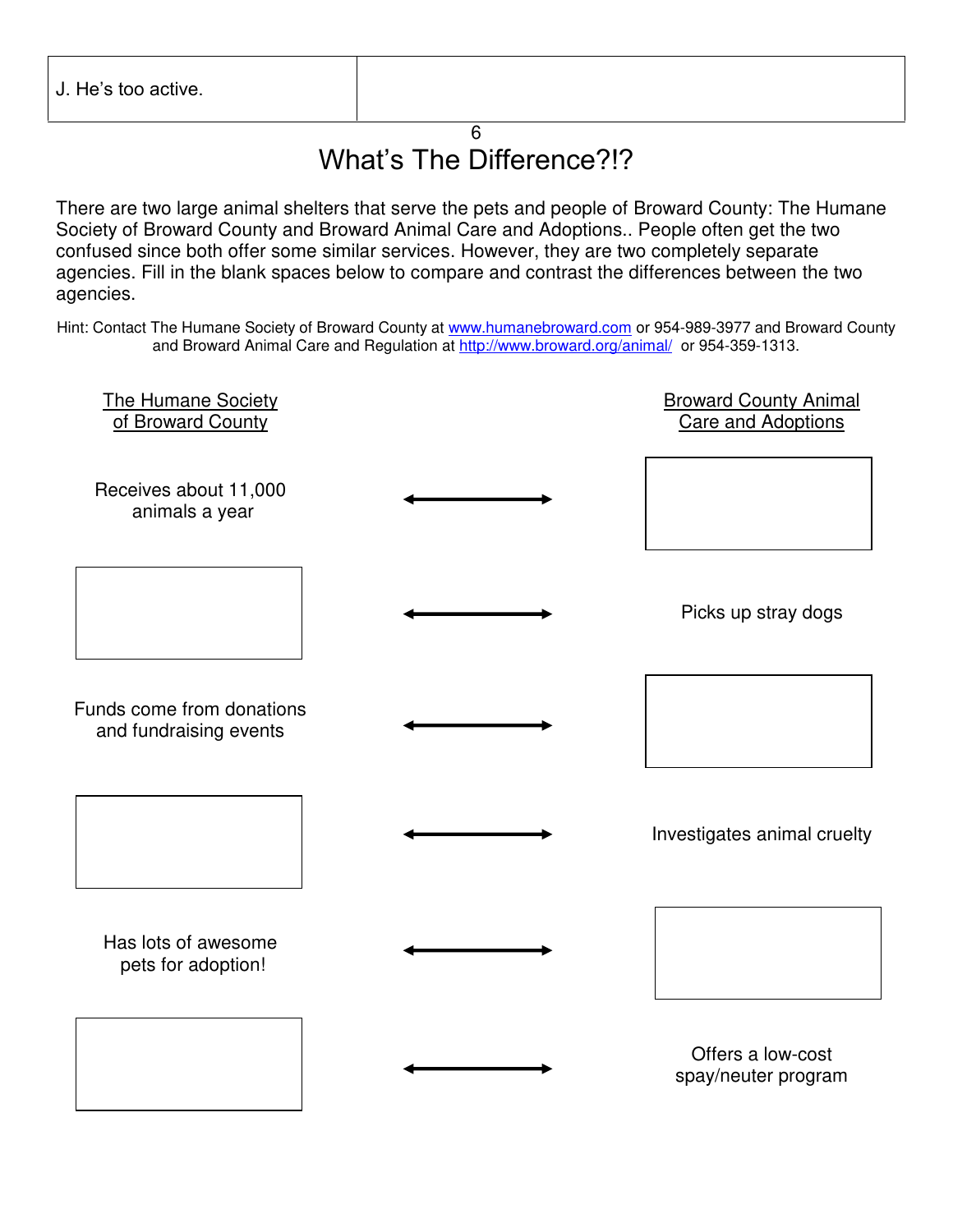

#### The Purrrr-fect Match

At the Humane Society of Broward County, we want to find permanent, loving homes for the animals in our care. Our Adoption Counselors try to match the right person or family up with the right pet for them.

Pretend you are an Adoption Counselor and read the descriptions below and determine what kind of pet may be best suited for the people and their lifestyle at this time. Write the letter of your choice in the space provided. There may be more than one correct answer for each. Check your answers using the Answer Key on page 13.



be the right time to get a pet

- 1. An elderly woman that lives alone.
- 2. **\_\_\_\_\_\_** A married couple that is expecting a baby.
- 3. A family with 3 kids under the age of 4.
- 4. \_\_\_\_\_\_\_\_\_ A family with a 7-year-old and a 10-year-old, and a stay-at-home mom.
- 5. \_\_\_\_\_\_\_\_\_ A busy college student that lives in an apartment.
- 6. A man who lives alone and is out of the house 8 hours each day.
- 7. \_\_\_\_\_\_\_\_\_\_\_\_\_ A single woman who works from home.
- 8. A family that is getting ready to move across the country.
- 9. A family with six-year-old twins in which one parent works part-time.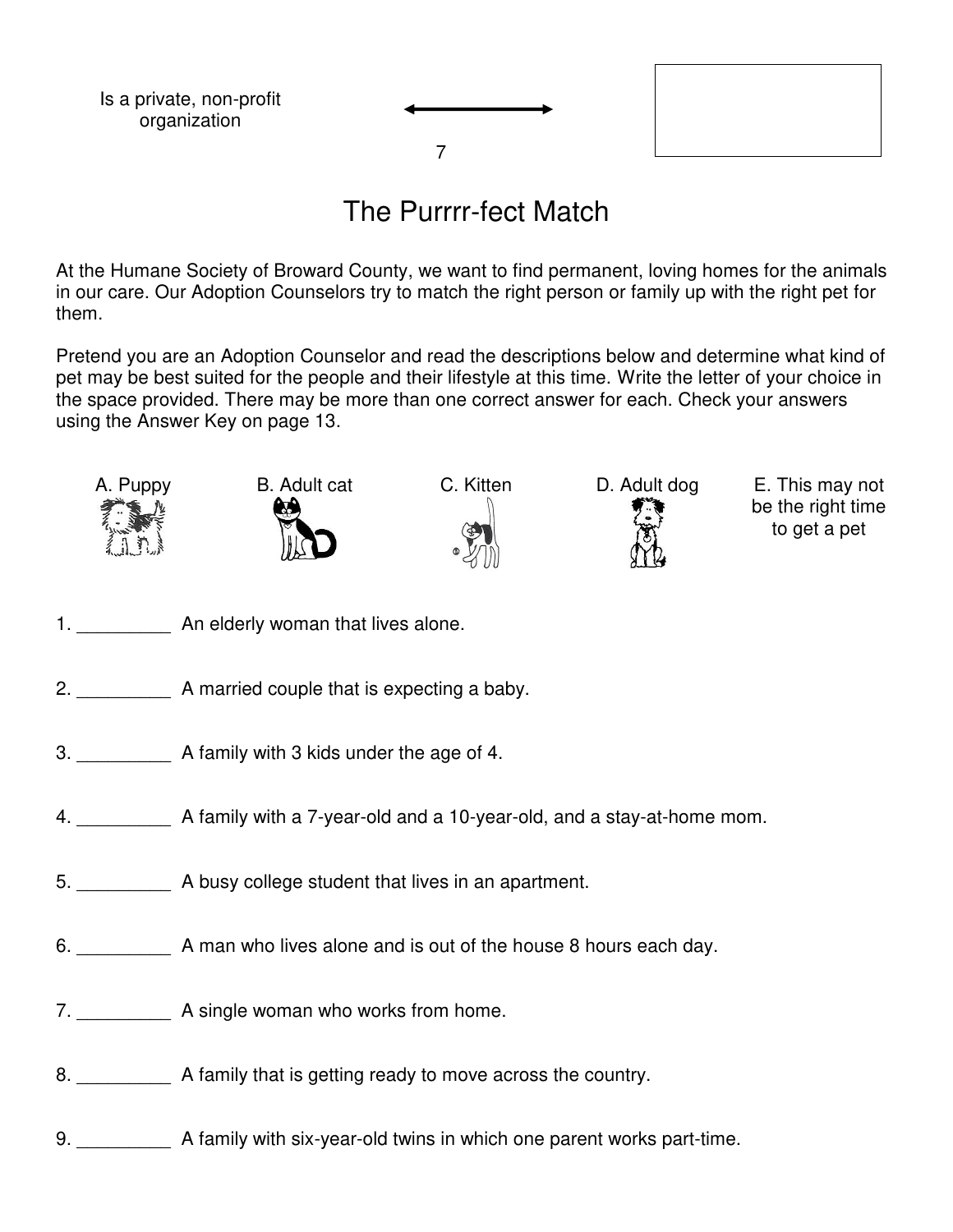8

### **What Is A Puppy Mill?**

Imagine a dog being forced to live in a small wire cage for most of her life. She never gets to run and play, or have a toy or a soft bed. Nobody ever pets her. She is exposed to extreme temperatures in the winter and summer. There is little hope that she will ever know a loving home. Instead, she is forced to have puppies, litter after litter, until she physically cannot have any more, and then she is euthanized (put to death).



And for what?

#### **So pet stores can make money!**

Welcome to a puppy mill, a place that breeds dogs to supply pet stores and online dealers. The people who run puppy mills are primarily concerned with making money and show little concern for the health and well-being of the dogs they create. They often produce sick puppies as a result of inbreeding, disease, the breeding of dogs with genetic problems, a lack of veterinary care, and poor quality food and water. Also, the puppies produced are often taken away from their mothers far too soon, causing them to suffer from socialization and behavior problems later in their lives.

The Humane Society of the United States estimates that 90% of all pet stores get their pups from puppy mills. It is the cheapest way to get puppies to sell, since so little money is spent on the care of the puppies. Pet stores in turn sell the pups to the public for hundreds, sometimes thousands of dollars. Of course, pet stores don't admit that their puppies come from puppy mills because then you might not buy one! Instead they will say they get them from reputable breeders. However, reputable breeders would NEVER sell their puppies through a pet store. Reputable breeders insist on meeting and interviewing the potential new owner, seeing where the puppy would live, and making sure the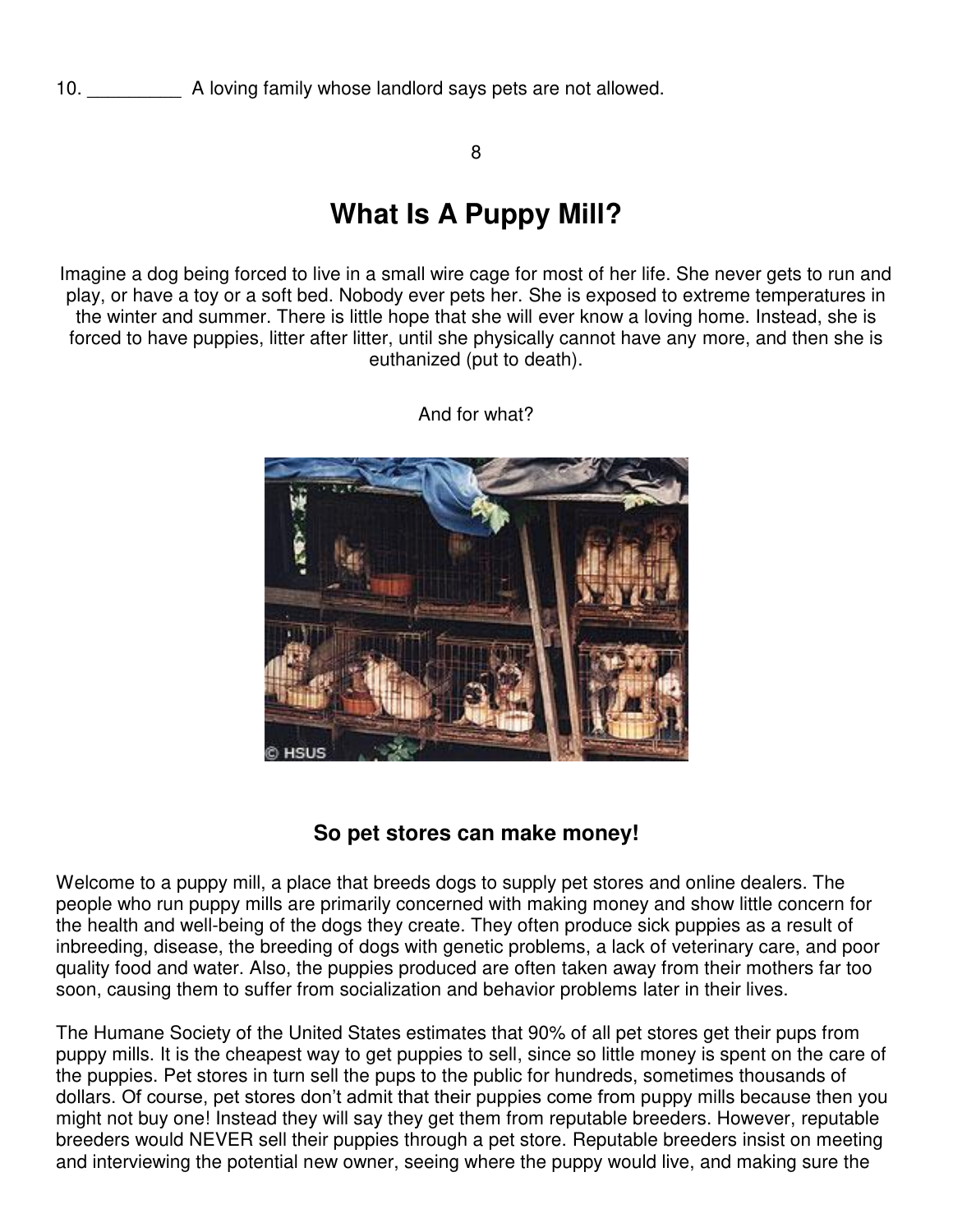owner is responsible and committed to giving the puppy the best possible life. Pet stores, on the other hand, will sell a puppy to any person that walks through their door with money.

9



**The suffering created by puppy mills is heartbreaking, but it is something we have the power to change!** 

**What can YOU do to stop puppy mills?**

 **Don't buy puppies from pet stores or online! This is the most important thing you can do to stop puppy mills!** If the pet stores aren't making money, the puppy mills will go out of business. If you want to give an adorable puppy a home, adopt one instead! There are thousands of loving, healthy pure-bred and mixed-breed dogs (and cats!) in our community that would LOVE to be your pet!

*C***ontal Tell your friends and family what you have learned** about puppy mills. Most people would never knowingly support animal cruelty, but they don't know better. Unless you tell them about puppy mills, they might not know.

 **Write letters to your elected officials to let them know that you want them to crack down on puppy mills.** Visit this page to get the names and addresses of your elected officials: http://action.humanesociety.org/site/PageServer?pagename=electedOfficials\_federal

*C***<sub>osse</sub> If you happen to be in a pet store and see sick puppies, report it to the authorities.** 

*Cassay* If your family insists on buying a pure-bred puppy, only go to a reputable breeder. You should be able to go to the breeder's house and see the mother and father dogs, see proof of genetic testing and veterinary records. Most reputable breeders will not even breed their dogs until top-quality homes are lined up for the puppies. Also, don't be fooled into thinking a puppy is "better" or worth more financially because it has papers or is registered with one of the kennel clubs. Puppy mills and breeders have been known to file false paperwork to get these certifications, and kennel clubs are not able to verify every litter of puppies that is born.

#### **Your assignment:**

- **♥** Educate one person on what you have just learned about puppy mills.
- **♥** Write to one of your elected officials and let them know that you are against puppy mills.

**To learn more about helping the dogs in puppy mills, visit [www.Stoppuppymills.org](http://www.stoppuppymills.org/) for more information.**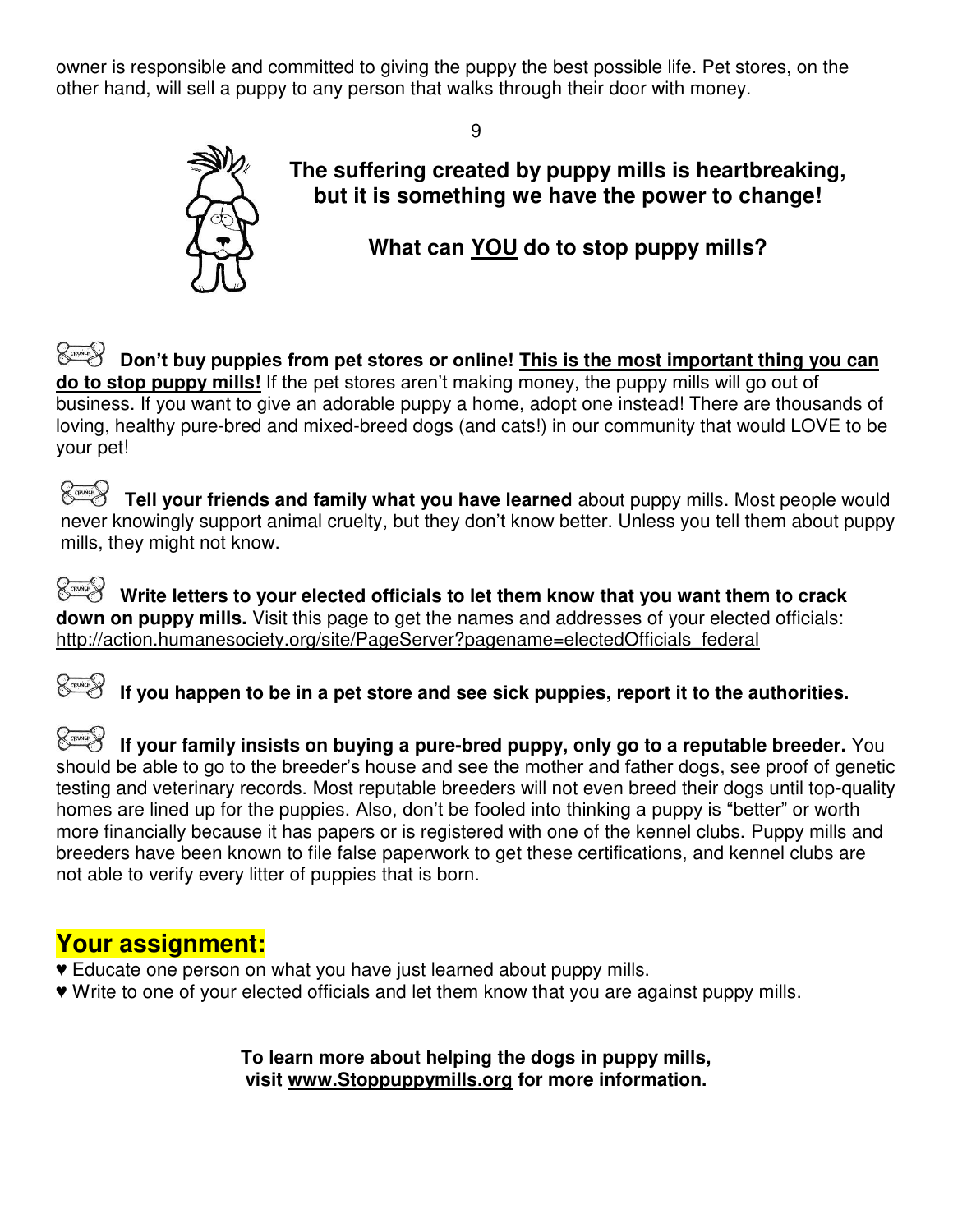

# The Truth About Dogs, Cats and Bunnies Answer Key

1. False – Cats do not scratch to be bad – it is normal cat behavior. Keep your furniture safe by teaching kitty to scratch on a scratching post. Need help with a scratching cat? Call 954-266-6851.

2. False – NEVER stare directly into a dog's eyes. In dog language, this is an aggressive thing to do.

3. False – Pet foods are made to meet the specific needs of pets. People food is not healthy for animals and it could make them sick and overweight.

4. False – Pets are not always able to find their way home. Identification tags could save your pet's life if he got lost! If your pet doesn't have tags, get him some today!

5. False – Dogs prefer to live indoors with their family! How would YOU like to live outdoors?

6. True – Pets that are spayed or neutered tend to be calmer pets who are better listeners, and are less likely to run away from home. They are also less likely to develop certain illnesses.

7. False – Your pet can quickly suffer brain damage or die from heatstroke if left in a hot car. NEVER leave an animal alone in a car!

8. True – This is a great way to stay safe around dogs!

9. True – The Humane Society of Broward County receives hundreds of pets each week. If you are looking to adopt a pet, the Humane Society is a great place to get one!

10. True – Just like people, dogs sometimes like to be left alone.

11. False – Pet rabbits starve quickly when abandoned in the woods. Better yet…find him a new loving home or call the Humane Society.

12. False – When a pet loses their home, they feel hurt, confused and scared.

13. True – Life on the street is hard for animals. Living indoors with people is the safest place for them!

14. False – Never give human medication to pets unless your veterinarian advises you to do so.

15. False – Always speak up if you see a pet being mistreated. The pet cannot call for help himself. You may be saving the pet's life!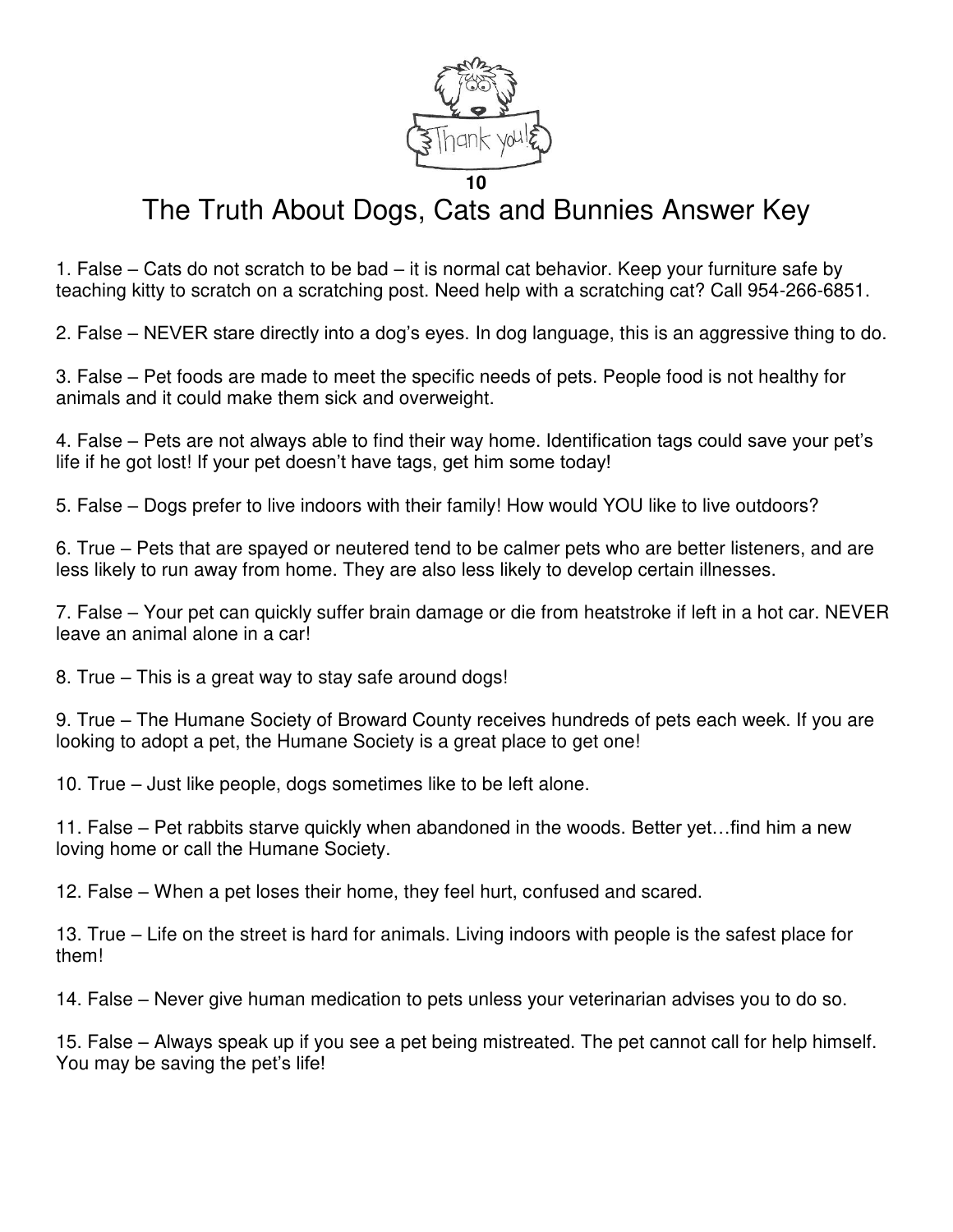| I'm giving up my pet<br>because                              | this problem could have been prevented by                                                                                                                                                                                                                                                                                                                                                                   |
|--------------------------------------------------------------|-------------------------------------------------------------------------------------------------------------------------------------------------------------------------------------------------------------------------------------------------------------------------------------------------------------------------------------------------------------------------------------------------------------|
| A. My pet had babies<br>and I can't find homes<br>for them.  | The family should have had their pet spayed so she wouldn't have had babies.                                                                                                                                                                                                                                                                                                                                |
| B. I can't afford my pet.                                    | The family should have made sure they were ready for the financial commitment of<br>having a pet before they got one. Also, many communities have low-cost services<br>to help pet owners who have temporary financial problems. The family could have<br>utilized these services to get them through their rough time.                                                                                     |
| C. He got too big.                                           | The family should have done research to find out more about the dog they were<br>getting before they got him.                                                                                                                                                                                                                                                                                               |
| D. She jumps up on<br>people and goes potty<br>in the house. | Jumping and house soiling are normal behaviors for a dog that has not yet been<br>trained. All dogs need training! The family should have trained their dog. Many<br>places including the Humane Society offer low-cost dog training.                                                                                                                                                                       |
| E. My brother is<br>allergic to him.                         | The family should not have gotten a pet if they knew someone was allergic.<br>However, many people with allergies live comfortably with pets if they follow some<br>simple tips (not letting the pet in the room where the allergic person sleeps, bathing<br>the pet regularly, etc.) Also, a number of effective allergy medications exist to help<br>allergic animal lovers keep their pets.             |
| F. We're moving.                                             | Just because a family moves doesn't mean their pet has to lose his home! They<br>should seek advice from their local Humane Society on how to move with a pet.<br>The Humane Society might also have a listing of pet-friendly apartments, if needed.<br>If a family loves their pet and wants to keep him, they will take him with them when<br>they move. It only takes a little extra planning!          |
| G. We don't have time<br>for her.                            | Having a pet is a huge time commitment. This is something that must be<br>considered before a family gets a pet. Even when the family gets busy, they still<br>must spend with and care for their pet. If a family is not able or willing to do so, they<br>should not get a pet.                                                                                                                           |
| H. We had a new<br>baby.                                     | Lots of people successfully keep their pets when they have a new baby-it just takes<br>a little knowledge and preparation. The people could have sought out advice on<br>how acclimate their pet to the arrival of a new baby.                                                                                                                                                                              |
| I. The landlord said<br>we're not allowed to<br>have pets.   | If a family has a pet, they should not move to a place that doesn't allow pets. There<br>are lots of apartments and homes for rent that allow pets. The family should have<br>made more of an effort to find pet-friendly housing (including calling their local<br>Humane Society!) Of course, if they live in a place that doesn't allow pets and they<br>don't already have one, they shouldn't get one. |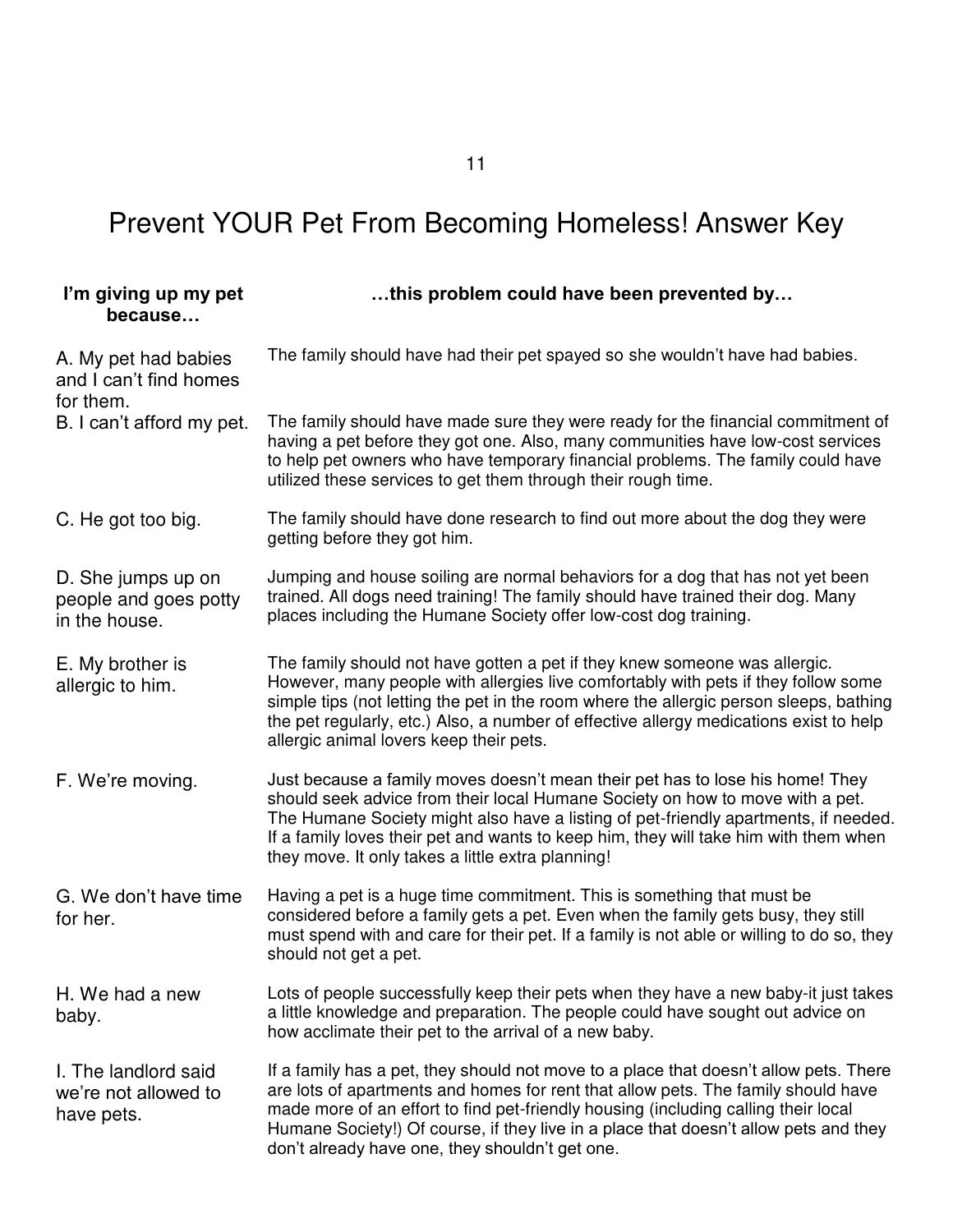J. He's too active. Some animals, especially those that are young, have lots of energy. They need exercise to burn their excess energy! It is true what dog trainers say-a tired pet is a well-behaved pet! A family should research the energy levels of different breeds before getting a pet. They should get an adult pet rather than a pup or a kitten. With any pet, a family should set aside time each day to exercise the pet.

12

#### The Purrrr-fect Match Answer Key

|     | Possible correct<br>answers                                                  | Explanation                                                                                                                                                                                                                                                                                                                                                                                                                                                                           |
|-----|------------------------------------------------------------------------------|---------------------------------------------------------------------------------------------------------------------------------------------------------------------------------------------------------------------------------------------------------------------------------------------------------------------------------------------------------------------------------------------------------------------------------------------------------------------------------------|
| 1.  | $B -$ Adult cat                                                              | A calm, adult cat (preferably over the age of 5) would make a wonderful<br>companion for an elderly person. A pup, kitten or dog may be too much work<br>for an elderly person.                                                                                                                                                                                                                                                                                                       |
| 2.  | E - This may not be<br>the right time to get<br>a pet                        | This couple is about to have a major change in their lives which will require all<br>their time and attention. This may not be the best time to get a new pet.                                                                                                                                                                                                                                                                                                                        |
| 3.  | D or $E -$ Adult dog<br>or This may not be<br>the right time to get<br>a pet | 3 kids under the age of 4 must take up all their parents' time and attention!<br>They may not have the energy supervise puppy or a kitten. And, a small child<br>could easily injure a pup or kitten. An adult cat would probably be frightened<br>by the young kids. If the family insists on getting a pet, an adult dog that has<br>lived with small kids might be an acceptable choice, or even better, the<br>parents should wait until the kids are older before getting a pet. |
| 4.  | $A,B,C$ or $D$ – any of<br>the pets                                          | This family has kids that are old enough to help take care of a pet. And, one of<br>the adults is usually at home, so she could supervise and train the pet.                                                                                                                                                                                                                                                                                                                          |
| 5.  | E - This may not be<br>the right time to get<br>a pet                        | College is a hectic time and students often move from place to place. A<br>student may not be able to provide a stable home for a new pet.                                                                                                                                                                                                                                                                                                                                            |
| 6.  | $B -$ Adult cat                                                              | An adult cat (preferably over the age of 5) would be all right if left alone during<br>the day, unlike a pup or kitten who might get into trouble, or an adult dog who<br>might not be able to "hold it" 8 hours or more and may have a housetraining<br>accident!                                                                                                                                                                                                                    |
| 7.  | $A,B,C$ or $D$ – any of<br>the pets                                          | A person who is home most of the time would probably be able to provide the<br>needed supervision and training for a dog or cat of any age!                                                                                                                                                                                                                                                                                                                                           |
| 8.  | E - This may not be<br>the right time to get<br>a pet                        | A cross-country move is a very busy time and may not be the best time to<br>bring a new pet into the household. Why not wait and adopt a pet in their new<br>community?                                                                                                                                                                                                                                                                                                               |
| 9.  | $A,B,C$ or $D$ – any of<br>the pets                                          | The kids in this family are old enough to start learning how to help take care of<br>a pet, and at least one of the parents is home a lot of the time and can<br>supervise and train the pet.                                                                                                                                                                                                                                                                                         |
| 10. | E - This may not be<br>the right time to get<br>a pet                        | If a person or family is not allowed to have pets where they live, then they<br>should not get a pet! If they get one anyway and then get caught, the pet will<br>become homeless.                                                                                                                                                                                                                                                                                                    |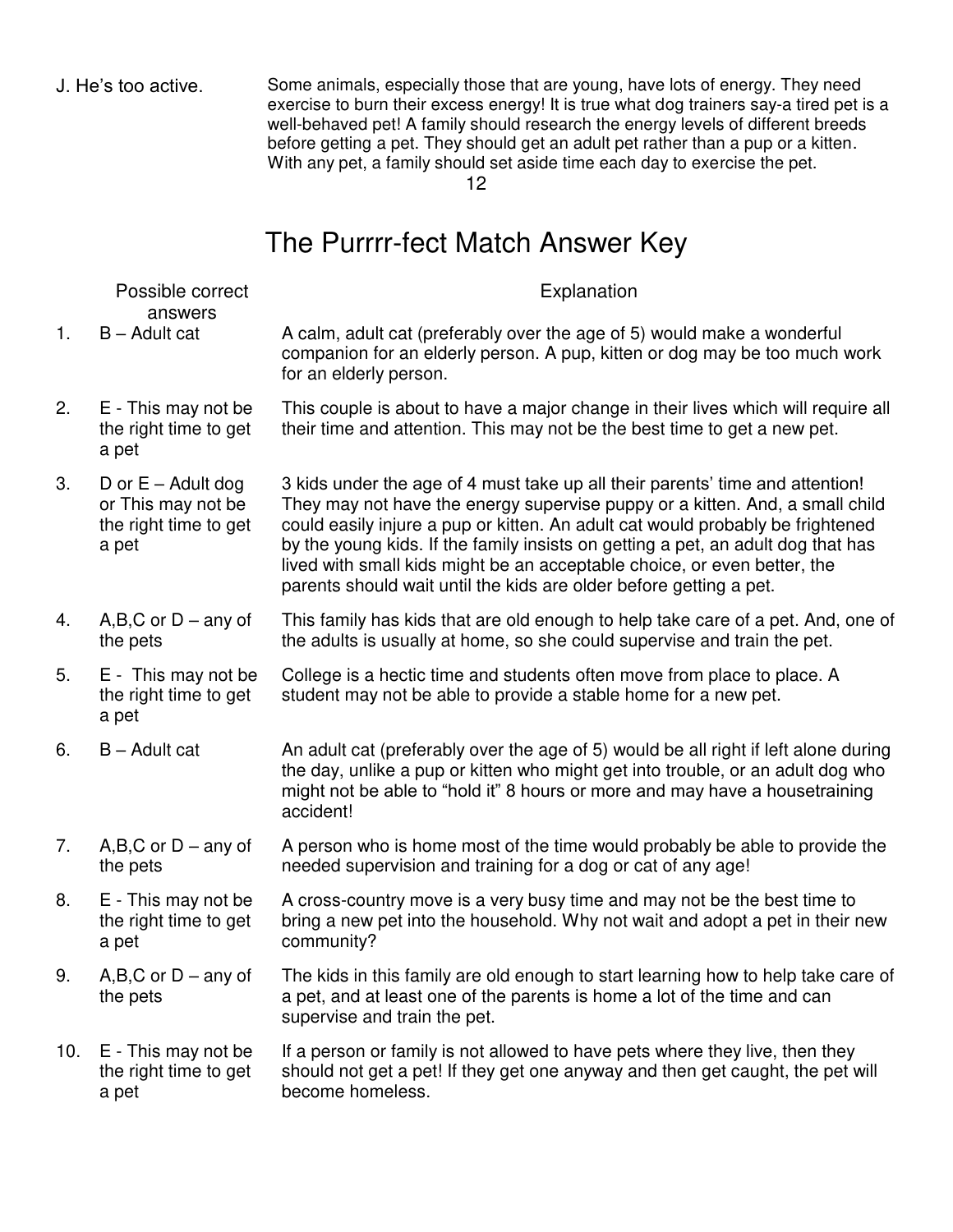

Note: The Humane Society of Broward County does not necessarily refuse the adoption of animals based on the explanations above. In an effort to make a lasting match that will benefit both the people and pet, we encourage people to consider their own circumstances as well as the needs of the pet while making the decision of whether or not to adopt a particular pet.







The Humane Society of Broward County is a nonprofit organization that relies on donations to care for the thousands of animals we receive each year.

- **Monetary Donations.**
- **Bath Towels & Wash Cloths**.
- **Dog & Cat Treats.**
- **Toys**  BIG rubber chew toys for dogs, ping pong balls for cats, and plastic cat toys with bells inside for bunnies.
- **Office Supplies** copy paper, staples, scissors, craft supplies, etc.
- **Cleaning Supplies** paper towels, dishwasher soap, laundry detergent, powdered bleach, disinfecting wipes.
- **Clinic Supplies** rubbing alcohol, KMR - kitten milk replacer, Esbilac puppy milk replacer, canned puppy & kitten food, hand sanitizer.

Nestle Purina generously donates food for the pets in our care, therefore, **we have all the dry food we need.** 

**\*** Thank you for your support! \*



The Humane Society of Broward County is a nonprofit organization that relies on donations to care for the thousands of animals we receive each year.

- **Monetary Donations.**
- **Bath Towels & Wash Cloths**.
- **Dog & Cat Treats.**
- **Toys**  BIG rubber chew toys for dogs, ping pong balls for cats, and plastic cat toys with bells inside for bunnies.
- **Office Supplies** copy paper, staples, scissors, craft supplies, etc.
- **Cleaning Supplies** paper towels, dishwasher soap, laundry detergent, powdered bleach, disinfecting wipes.
- **Clinic Supplies** rubbing alcohol, KMR - kitten milk replacer, Esbilac puppy milk replacer, canned puppy & kitten food, hand sanitizer.

Nestle Purina generously donates food for the pets in our care, therefore, **we have all the dry food we need.** 

**Thank you for your support! \***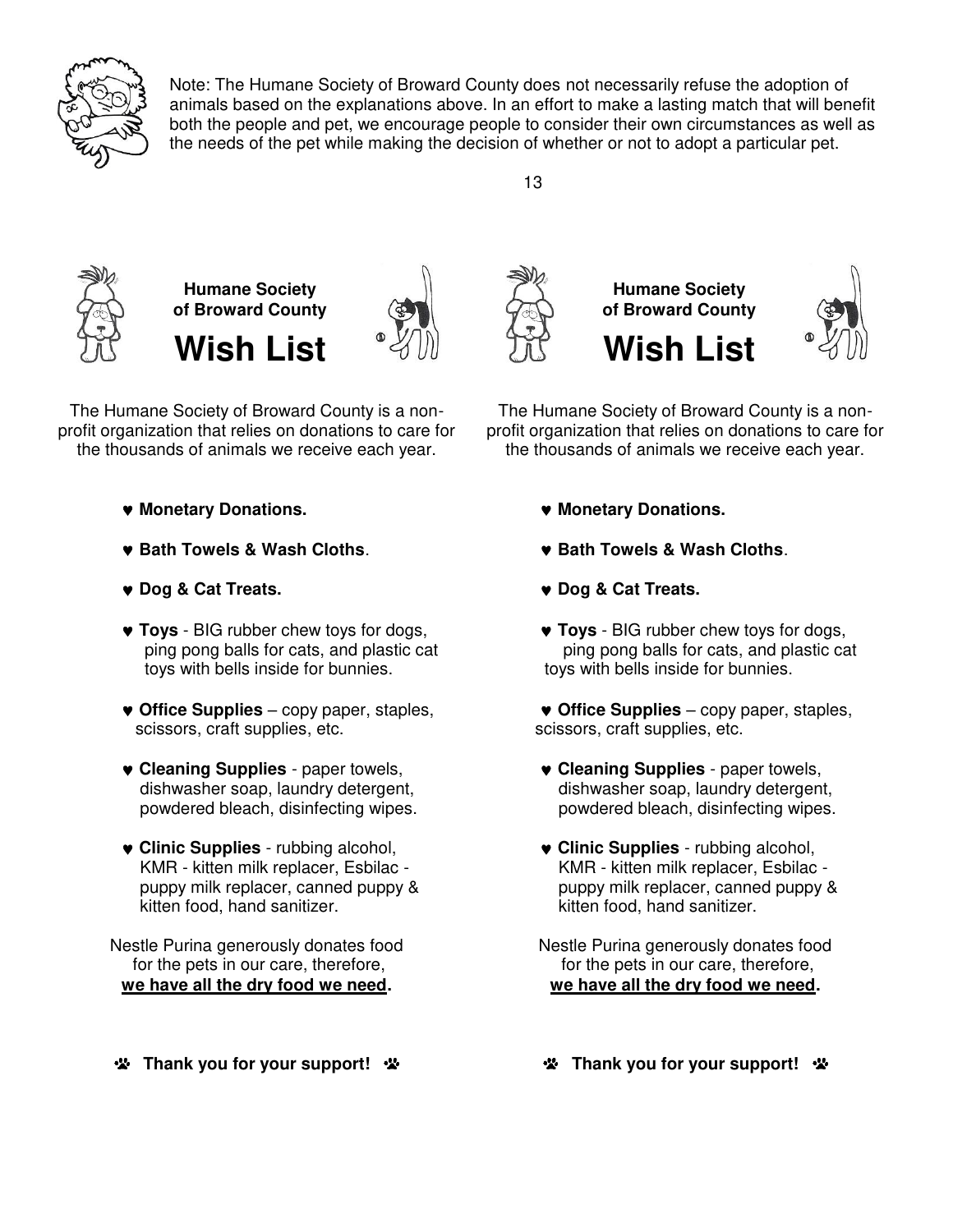



**Humane Society of Broward County**  2070 Griffin Road, Fort Lauderdale, FL 33312 954.989.3977 ♦ humanebroward.com

**Humane Society of Broward County**  2070 Griffin Road, Fort Lauderdale, FL 33312 954.989.3977 · humanebroward.com

# **HUMANE SOCIETY OF BROWARD COUNTY**

# **'No Bones About It' Pet Care Patch Program Evaluation Form**

#### **Cadette Level**

|                                                      | Troop Number: _______________________________Troop Leader's Name: __________________________________ |  |
|------------------------------------------------------|------------------------------------------------------------------------------------------------------|--|
|                                                      | Girl Scout's Name (if done as an individual): __________________________________                     |  |
| 1. Which 6 activities did you / your troop complete? |                                                                                                      |  |
| 1.                                                   | 4.                                                                                                   |  |
| 2.                                                   | 5.                                                                                                   |  |
| 3.                                                   | 6.                                                                                                   |  |
|                                                      | 2. What was your favorite activity and why?                                                          |  |
|                                                      |                                                                                                      |  |

3. Name at least one thing you learned from the Patch Program that you didn't know before:

\_\_\_\_\_\_\_\_\_\_\_\_\_\_\_\_\_\_\_\_\_\_\_\_\_\_\_\_\_\_\_\_\_\_\_\_\_\_\_\_\_\_\_\_\_\_\_\_\_\_\_\_\_\_\_\_\_\_\_\_\_\_\_\_\_\_\_\_\_\_\_\_\_\_

\_\_\_\_\_\_\_\_\_\_\_\_\_\_\_\_\_\_\_\_\_\_\_\_\_\_\_\_\_\_\_\_\_\_\_\_\_\_\_\_\_\_\_\_\_\_\_\_\_\_\_\_\_\_\_\_\_\_\_\_\_\_\_\_\_\_\_\_\_\_\_\_\_\_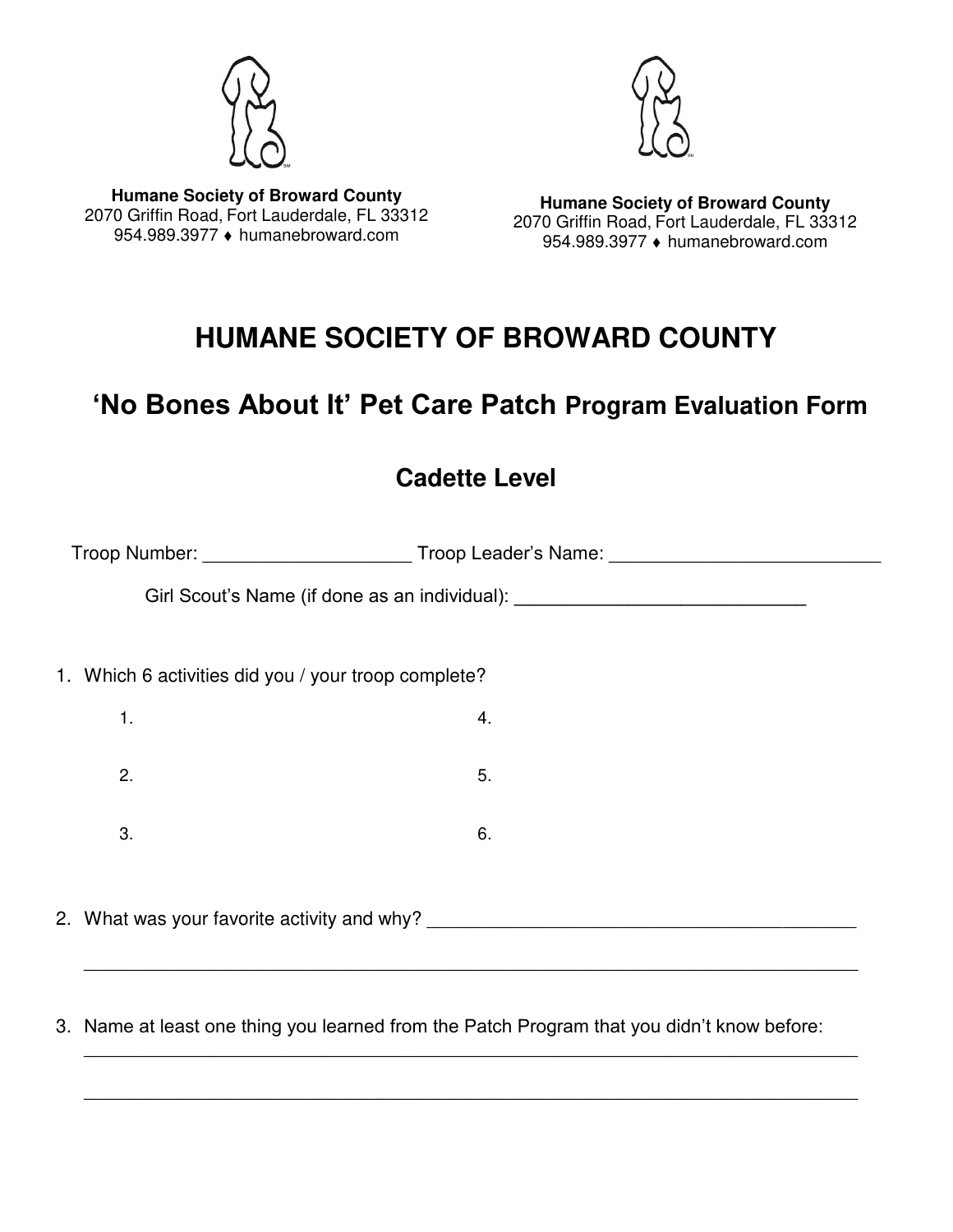**This form must be completed and turned in at the beginning of the tour in order for the troop to receive their patches. Thanks!** 

#### Order Your 'NO BONES ABOUT IT' Patches Today! (for out-of-town troops)



| Troop Level and Number: Troop Level and Number: |                          |  |  |
|-------------------------------------------------|--------------------------|--|--|
|                                                 | Phone: _________________ |  |  |
| (Include \$4.00 per girl)                       |                          |  |  |
| Please add \$3 to the total for shipping!       |                          |  |  |
| Mail patches to:                                |                          |  |  |
| Name:                                           |                          |  |  |
| Address:                                        | City, State & Zip:       |  |  |

Please make your check payable to: